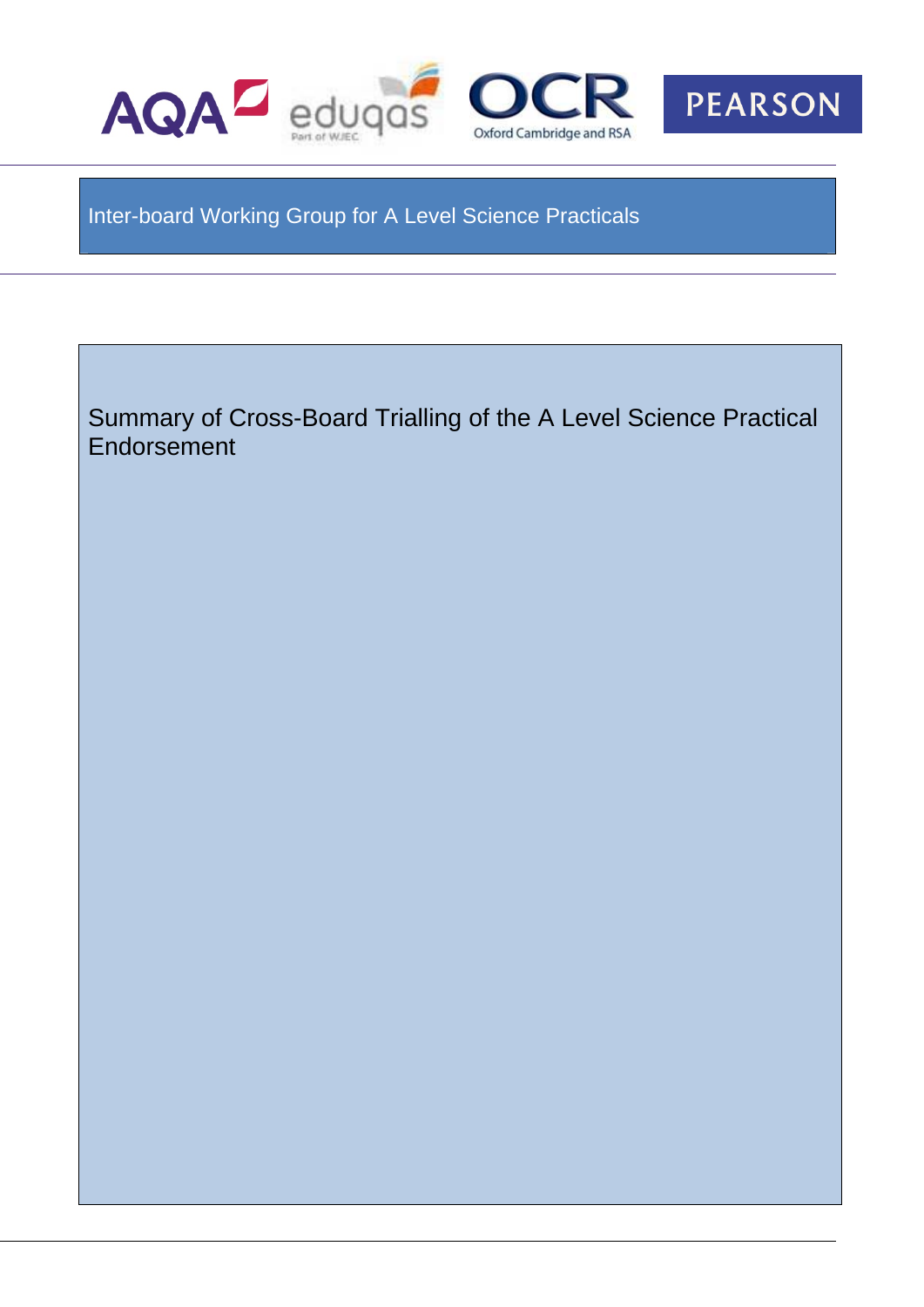- 1. Executive summary
- 2. The remit and governance of the trials
- 3. Participating centres
- 4. Operating the trials
- 5. Teacher and learner feedback from the trials
- 6. Engaging with the wider community
- 7. Areas requiring further work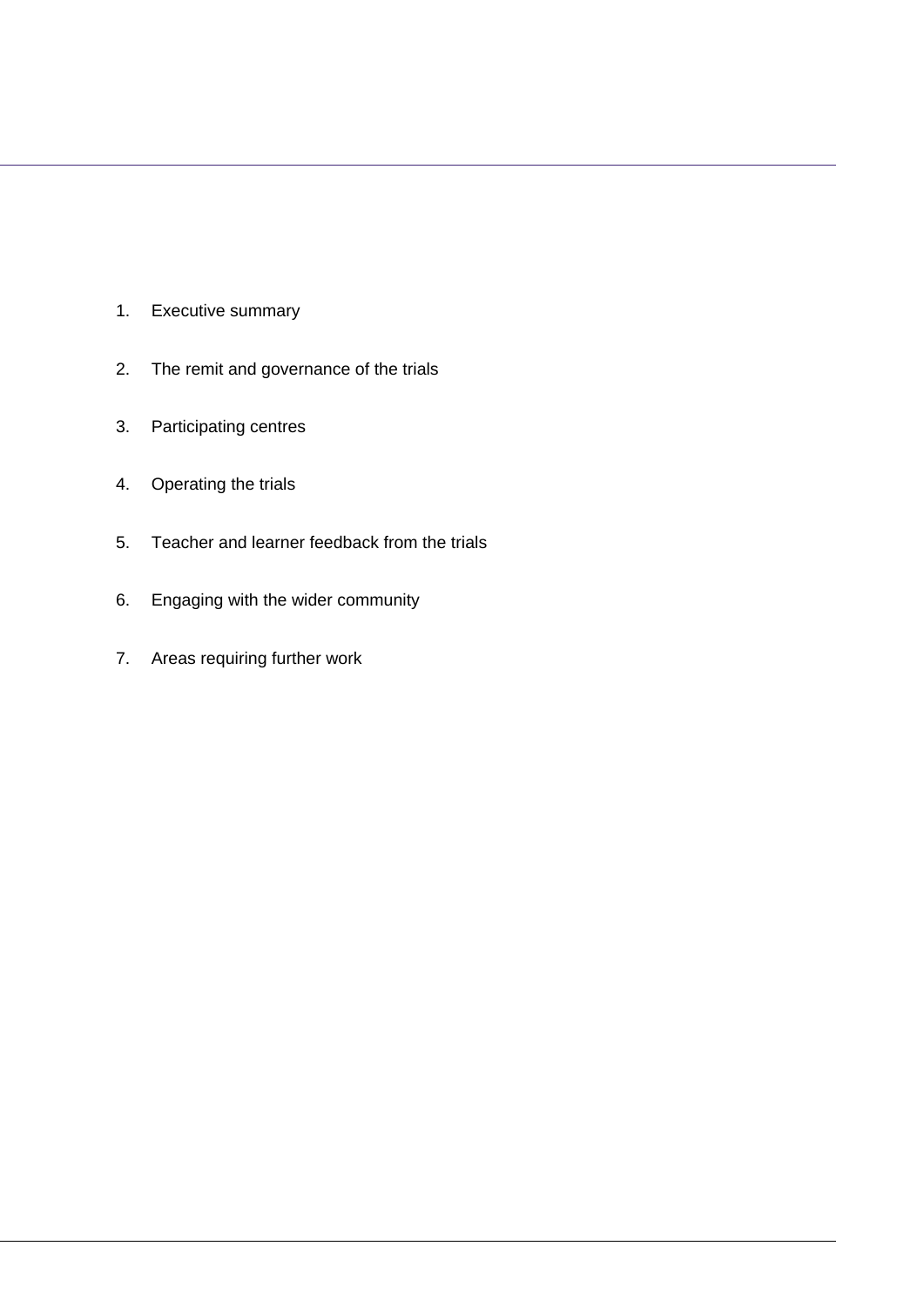#### **1. Executive summary**

As part of the reform of A-level and GCSE examinations in England, changes have been made to the assessment of practical skills in A-level Biology, Chemistry and Physics. Learners will undertake a minimum of 12 practical activities which will be listed in the specification. Their competence in practical skills will be assessed by their teachers. This assessment will include, but will not be restricted to, the minimum activities specified. Teachers will assess learners' practical skills over the two year course of study using Common Practical Assessment Criteria (CPAC), agreed by all of the awarding bodies and the Regulator. They will make a final, holistic judgement about each learner's competence which will be reported separately from the main subject grade, as a Practical Result, on a Pass / Fail basis.

The CPAC cover five competencies:

- CPAC 1: Follows written procedures.
- CPAC 2: Applies investigative approaches and methods when using instruments and equipment.
- CPAC 3: Safely uses a range of practical equipment and materials.
- CPAC 4: Makes and records observations.
- CPAC 5: Researches, references and reports.

In order to ensure that teachers will be able to use the CPAC to accurately assess learners' performances, Ofqual asked the awarding bodies to trial their use in a qualitative study. The study was undertaken collaboratively and ran throughout the autumn of 2014. It involved 22 schools and colleges, representing a diverse range of those currently following A-level Biology, Chemistry and Physics courses. The trials involved two workshops at which teachers collectively considered the application of the CPAC, together with an intervening period where they used the CPAC to assess learners' performances in a range of practicals. Monitors appointed by the awarding bodies visited schools and colleges during the trials to support teachers in the use of the CPAC.

The main conclusions from the trials are as follows:

- Teachers will be able to use the CPAC effectively;
- Awarding bodies will be able to monitor the system effectively;
- Arrangements for the conduct of practicals and for monitoring teachers' assessment will be scalable:
- Further guidance and support for teachers will be required, particularly in relation to CPAC 2 and CPAC 5, which cover competencies that are not explicitly assessed under the current arrangements of practical examinations;
- The new arrangements offer significant opportunities to enhance learners' experiences of the development of practical skills.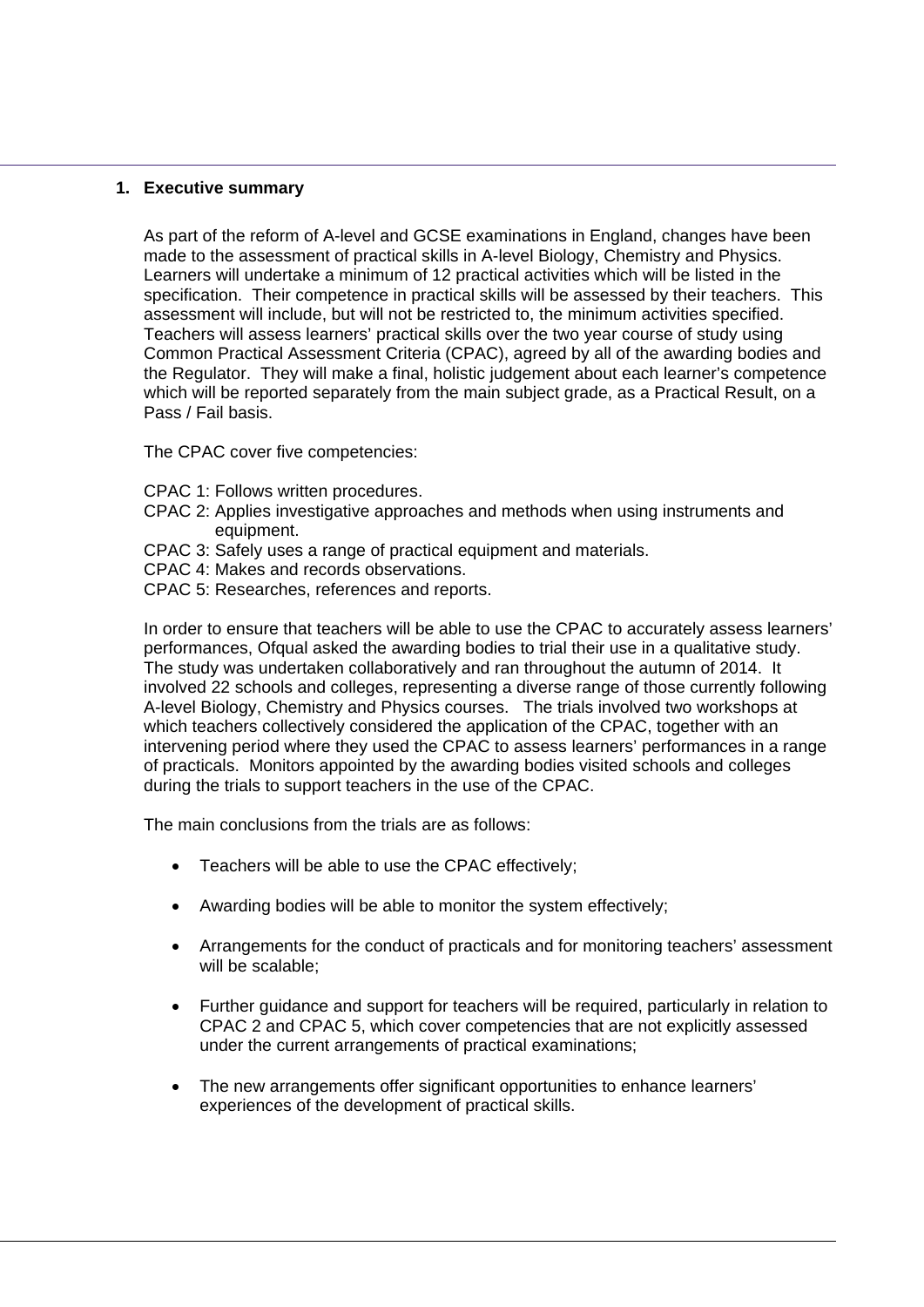### **2. The remit and governance of the trials**

The remit for the trials was to:

- Investigate how far the CPAC will enable teachers to make accurate and consistent judgements about learners' practical competencies and to suggest any required amendments to support this;
- Consider the support and guidance that would be necessary for schools and colleges nationally to apply the CPAC effectively;
- Consider arrangements for the conduct and monitoring of practicals for schools, colleges and awarding bodies and make an assessment as to whether these arrangements would be manageable and scalable;
- Consider appropriate and proportionate arrangements for teachers and learners to record practical activities and attainments;
- Engage the wider Science community in the trialling process;
- Make recommendations about appropriate malpractice sanctions.

The trials were run collaboratively by all of the awarding bodies. Ofqual staff were also part of the working group that had oversight of the trials.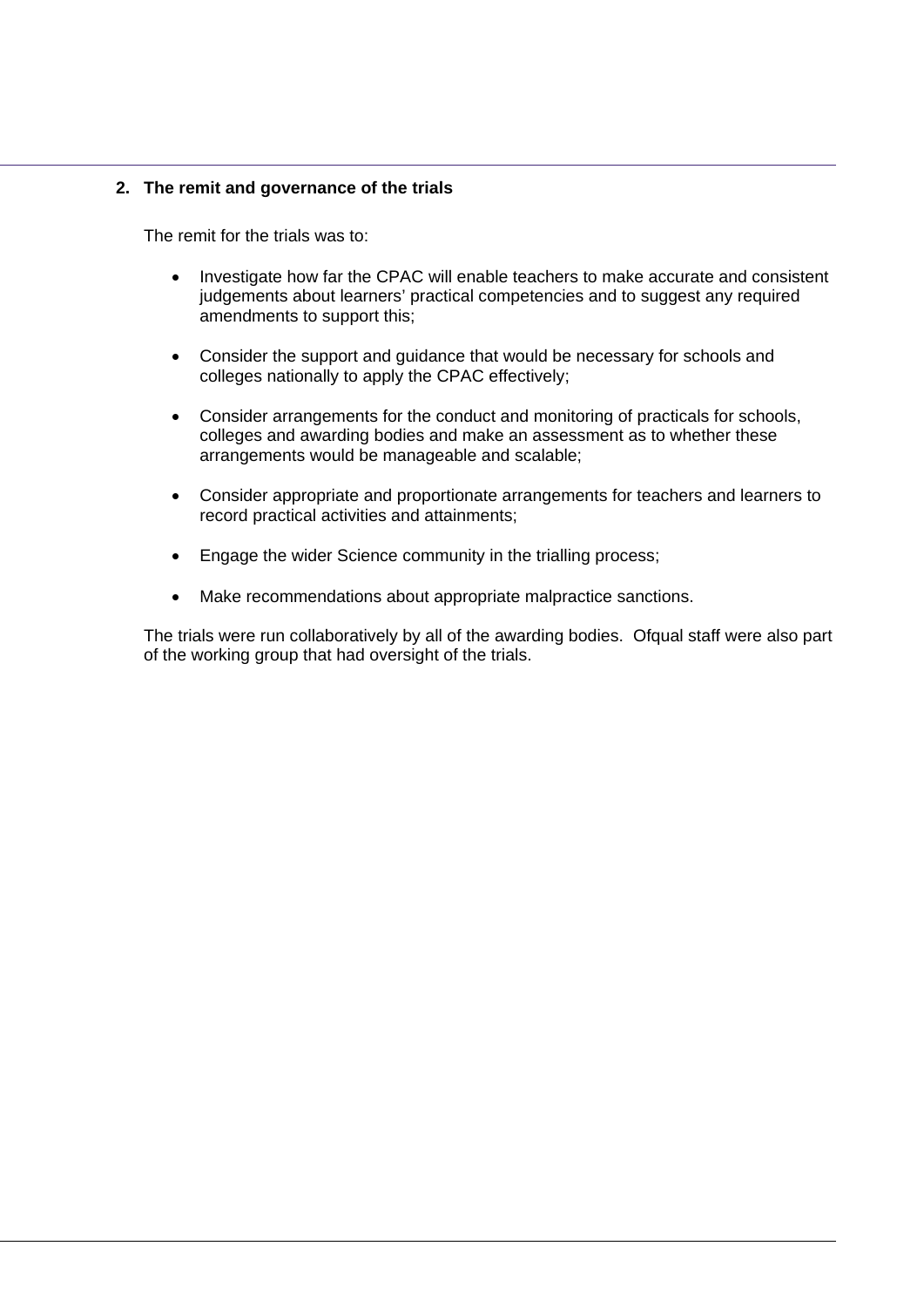# **3. Participating centres**

The trial was a qualitative, rather than a quantitative, study. It was essential, however, that a range of schools and colleges were represented. This range needed to cover:

- Types of schools and colleges;
- Geographic locations;
- Cohort sizes.

The range of participating schools and colleges is analysed below.



Figure 1: Cohort size by AS and A2

The working group is confident that the range of the centres involved, representing maintained and independent sectors, non-selective and selective, large and small (including outliers, by size from 1-50 to 301+ rather than a large number of similar, medium-sized schools, and by other characteristics), differing levels of learner attainment, urban and rural and drawn from all areas of England allow valid conclusions to be drawn and applied to the introduction of the CPAC nationally.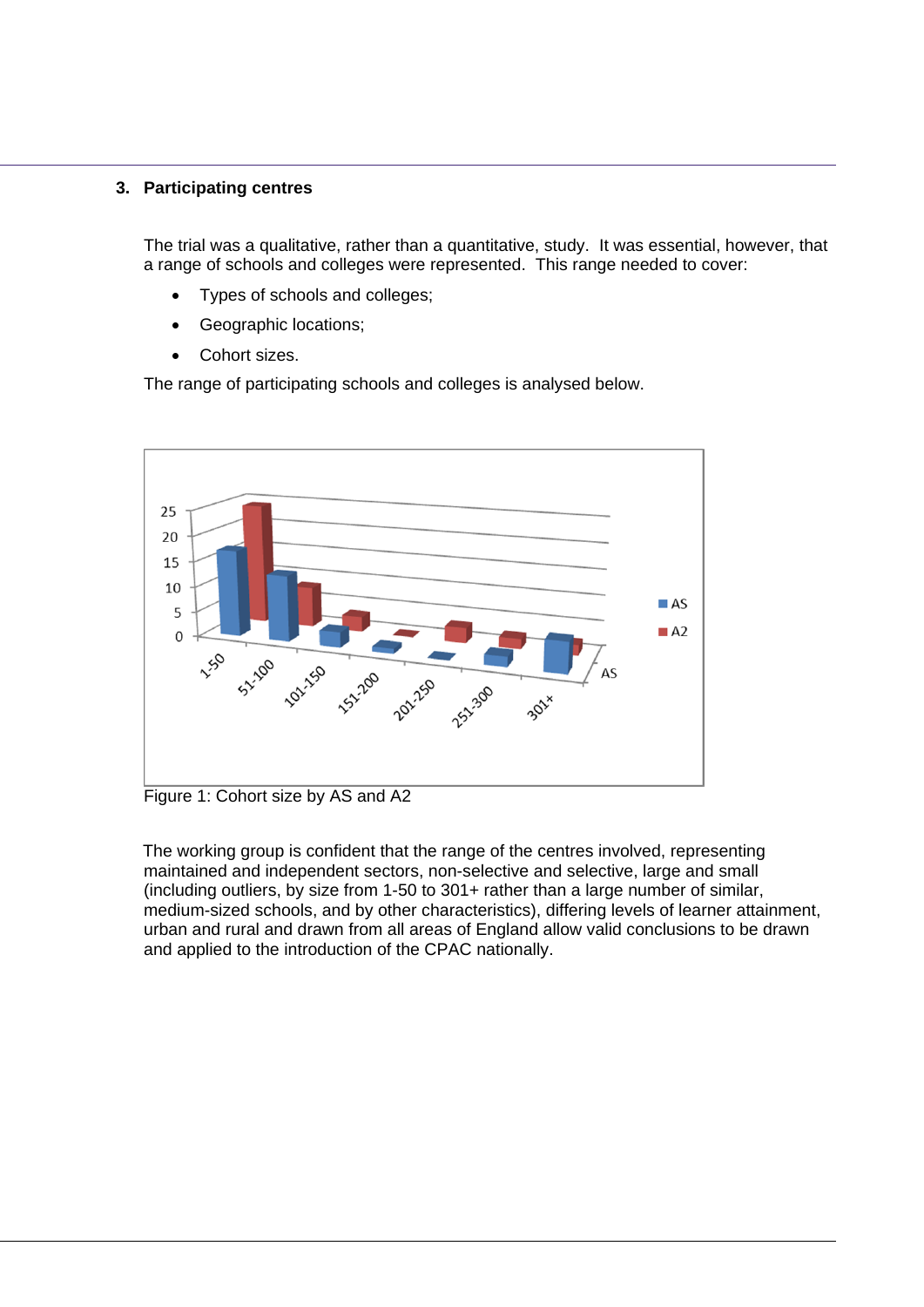# **4. Operating the trials**

The format the trials took involved:

- An introductory meeting at the beginning of October 2014, with teachers from the 22 schools and colleges involved, where teachers, monitors appointed by the awarding bodies mainly from our current pools of A-level Science moderators, awarding body staff and Ofqual staff discussed the application of the CPAC:
- Teachers running a minimum of two A-level standard practicals in October and November;
- Teachers hosting visits from monitors and awarding body staff where learners were observed undertaking practicals and teachers, monitors and awarding body staff discussed the application of the CPAC to learners' activities;
- Teachers and monitors completing feedback forms reflecting on their experiences;
- A feedback meeting on 29 November at which all participants shared their experiences of the trials with each other and awarding body and Ofqual staff;
- A detailed analysis of all the feedback received.

Additionally, a meeting was held in London on 16 December with invitees from a range of institutions representing the wider science community, at which teachers, learners and monitors again shared their experiences of the trials. This event was filmed. The conference, and a subsequent meeting on the trials held on Friday 9 January 2015 at the ASE conference, were in furtherance of the trial's requirement to facilitate engagement with the wider science community.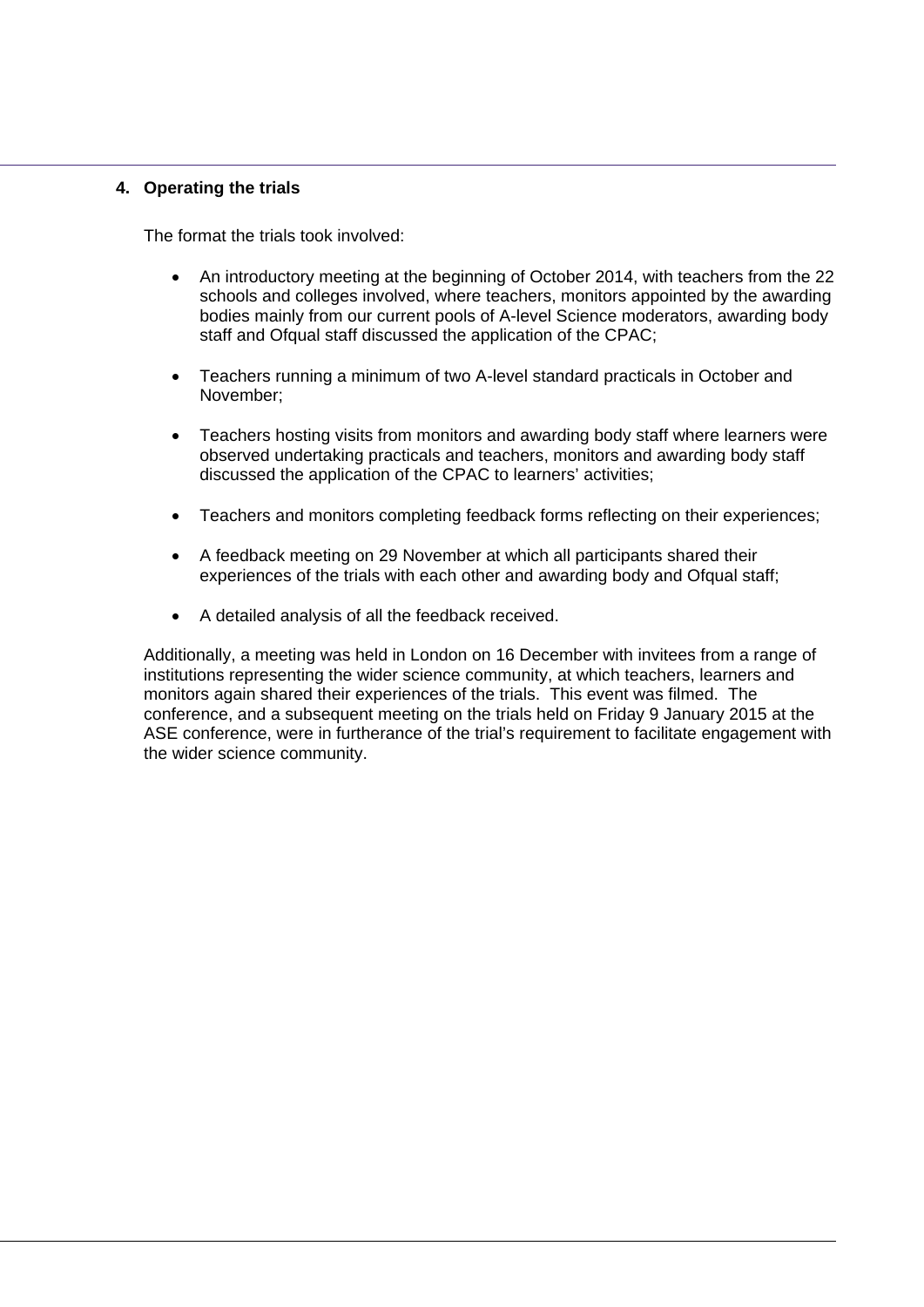# **5. Teacher and learner feedback from the trials**

Teacher and learner feedback from the trials has been gathered in two ways:

- Through the feedback meetings;
- Through the feedback forms.

The two tables below summarise the teachers' experiences of applying the CPAC. It can be seen that, in all cases, teachers felt that they would be able to apply the CPAC to make "accurate and consistent judgements about the practical competencies". It is also clear that further guidance, exemplification and support will be required, particularly in relation to the application of CPAC 2 and CPAC 5.



Figure 2: Applying the CPAC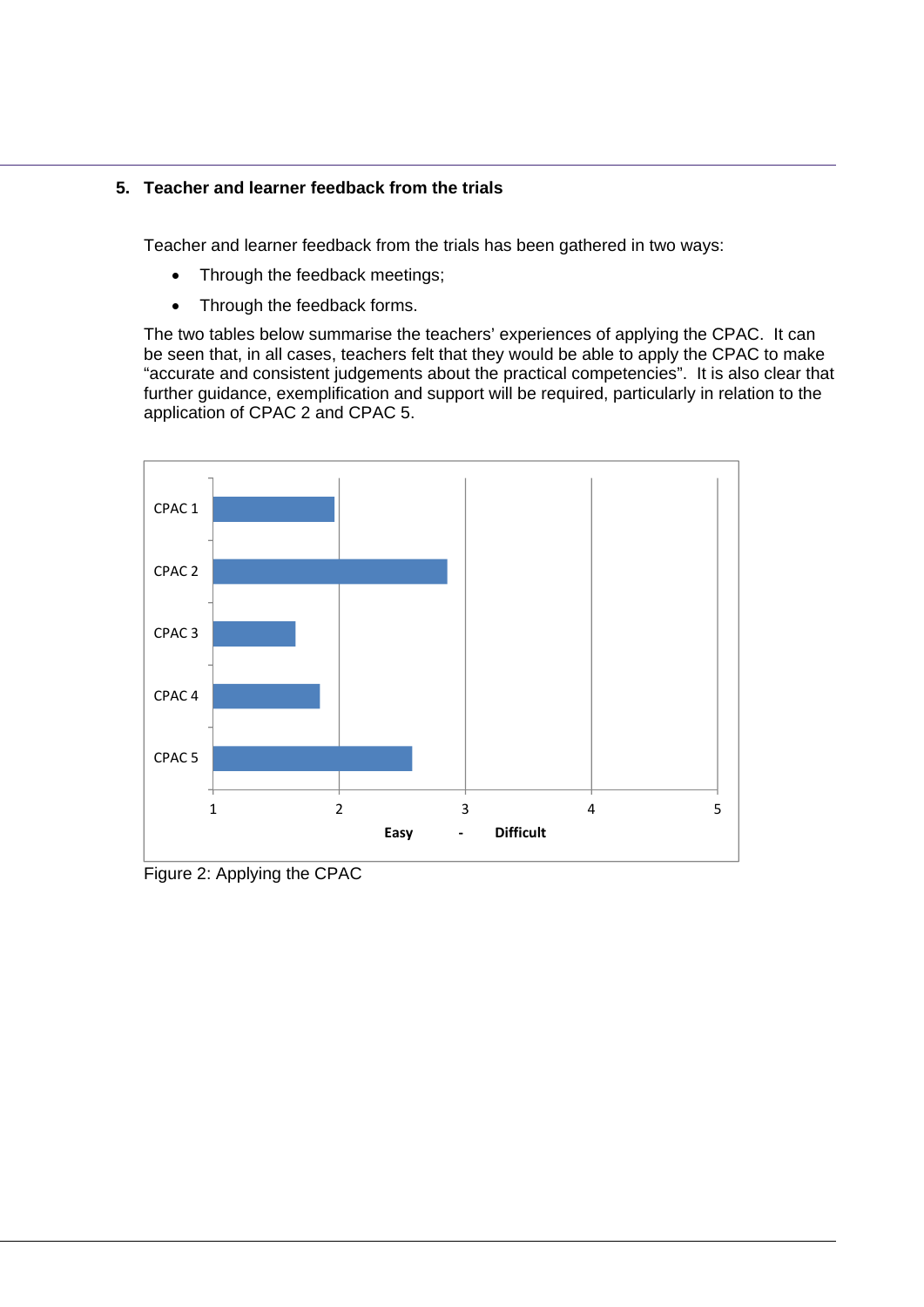| CPAC              | General comments<br>Documentation                                                                                                                                                                                                                                                                                                                                                                                                                                                                                                                                                                                                       |                                                                                                                                                                                                                                    |  |  |  |
|-------------------|-----------------------------------------------------------------------------------------------------------------------------------------------------------------------------------------------------------------------------------------------------------------------------------------------------------------------------------------------------------------------------------------------------------------------------------------------------------------------------------------------------------------------------------------------------------------------------------------------------------------------------------------|------------------------------------------------------------------------------------------------------------------------------------------------------------------------------------------------------------------------------------|--|--|--|
| CPAC <sub>1</sub> | Generally considered to be straightforward to judge,<br>$\bullet$<br>although teachers would like more guidance on how<br>detailed instructions for students should be.<br>Instructions for practical work are often verbal, not written.<br>$\bullet$<br>It is difficult to judge large groups of students for this<br>$\bullet$<br>competency at the same time.<br>Many students work in pairs or groups, so may be difficult<br>$\bullet$<br>to determine whether individuals are able to follow<br>procedures.<br>The needs of students with additional needs, such as<br>$\bullet$<br>students with dyslexia should be considered. | Teachers would like additional information<br>$\bullet$<br>about what documentation is required.<br>Observation of student performance and<br>$\bullet$<br>student write ups were considered useful<br>forms of evidence.          |  |  |  |
| CPAC <sub>2</sub> | Teachers were unsure what exactly was meant by<br>$\bullet$<br>investigative. For example, what level of decision making<br>is required at this level?<br>How long should investigations be, and how many should<br>$\bullet$<br>students complete?<br>Investigations place a burden on resources, because of<br>$\bullet$<br>the need to allow students a choice of materials.                                                                                                                                                                                                                                                         | Teachers thought that student write ups<br>$\bullet$<br>would provide suitable evidence, supported<br>by observations of students carrying out<br>practical work.                                                                  |  |  |  |
| CPAC <sub>3</sub> | Generally considered to be straightforward to judge.<br>$\bullet$<br>Ensuring that students are able to work safely is an<br>important element of current practice.                                                                                                                                                                                                                                                                                                                                                                                                                                                                     | Although it is easy to judge, some teachers<br>$\bullet$<br>were not sure of the best way to provide<br>evidence for the purposes of monitoring.<br>Student risk assessments were suggested<br>$\bullet$<br>as a form of evidence. |  |  |  |
| CPAC <sub>4</sub> | Considered to be straightforward to judge.<br>$\bullet$<br>Further guidance about what information students should<br>$\bullet$<br>record is needed: what is a good observation?                                                                                                                                                                                                                                                                                                                                                                                                                                                        | Evidence can be provided through student<br>$\bullet$<br>records, though it would also be helpful to<br>check that students' observations are<br>accurate.                                                                         |  |  |  |
| CPAC <sub>5</sub> | Teachers thought that it would be difficult to decide<br>$\bullet$<br>whether the required standard had been reached for this<br>competency.<br>Further guidance about the level of detail that students<br>$\bullet$<br>should include in their reports would be helpful, and<br>information on referencing styles.<br>Only some centres reported experience of this type of<br>$\bullet$<br>practical activity.                                                                                                                                                                                                                       | Teachers thought that it would be<br>$\bullet$<br>straightforward to provide evidence for this<br>competency.                                                                                                                      |  |  |  |

| Figure 3: Summary of teacher responses |  |  |  |  |
|----------------------------------------|--|--|--|--|
|----------------------------------------|--|--|--|--|

The working group will review teacher responses to determine what levels of guidance may be needed. It should also be noted that teachers' comments on the wider impact of the new approach to practicals was positive, suggesting that it would:

- *"(offer) a great opportunity to make skills for the science in practical work play a larger role";*
- *"(have) the potential to be much better than the present system of assessed practical skills, with more emphasis on developing real skills".*

The **teachers and learners qualitative experiences of the trials** can best be seen in the film Teacher and Learner Experiences of the Trials, the recording of the 16 December.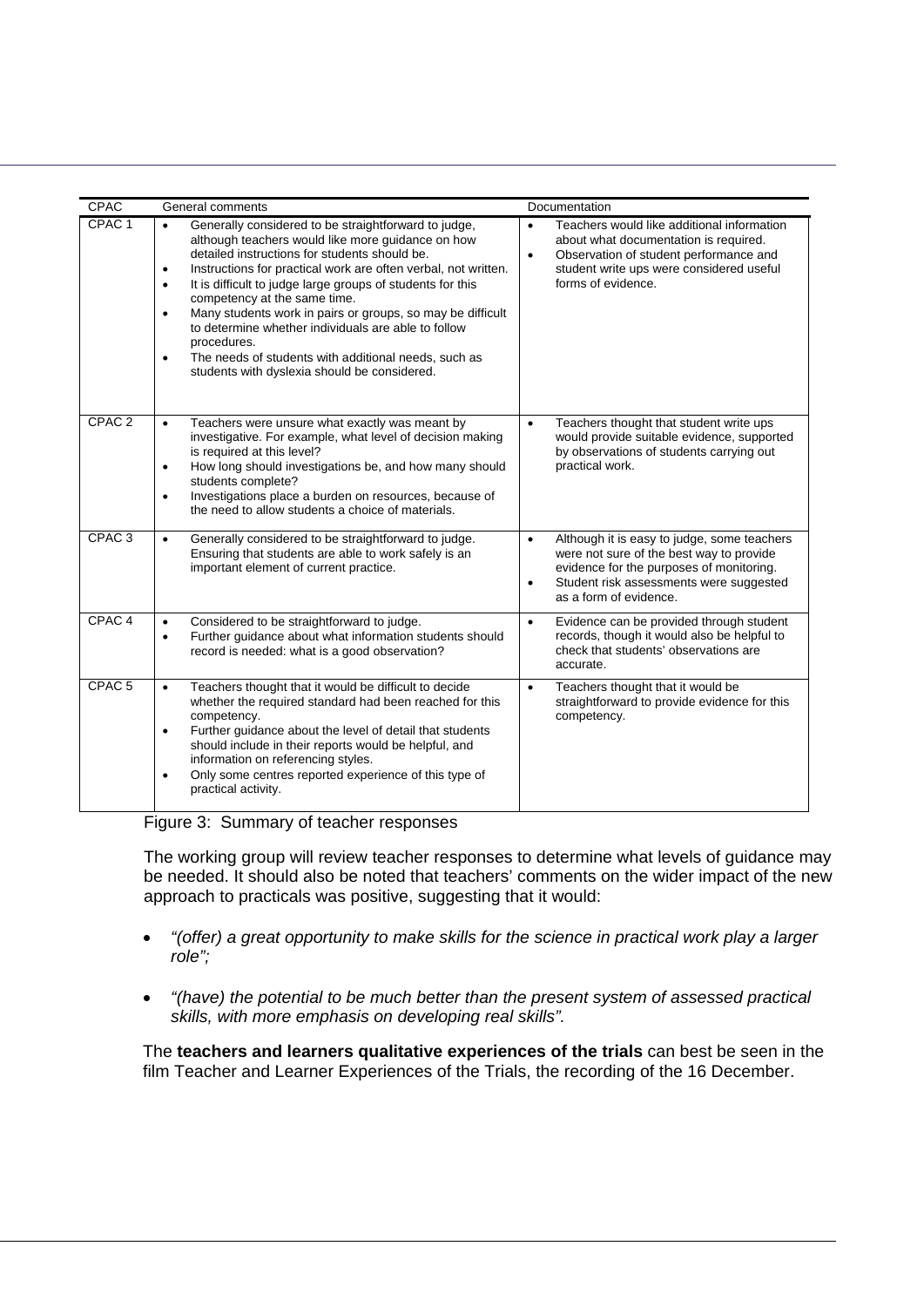#### **6. Engaging with the wider community**

The working group undertook two feedback events to engage on the trials with the wider science community. These were:

The London feedback conference

A feedback conference was held in London on 16 December 2014 to which representatives from a wide range of science associations were invited, including members of the societies that make up SCORE.

The conference was filmed, with the consent of all participants, and the film is now available online. The event was held to have been a success, and gave a platform for the voices of those most directly involved in the practicals – the teachers that organise them and the learners that do them – to be heard. The potential that the participants saw for the practicals to "open science students' eyes" and be "rewarding – not such much grades-wise as knowledge-wise" was most encouraging.

An event at the ASE Conference

The awarding bodies ran an event at the conference, held at the University of Reading, on 9 January 2015 at which feedback on the trials was given and discussions held.